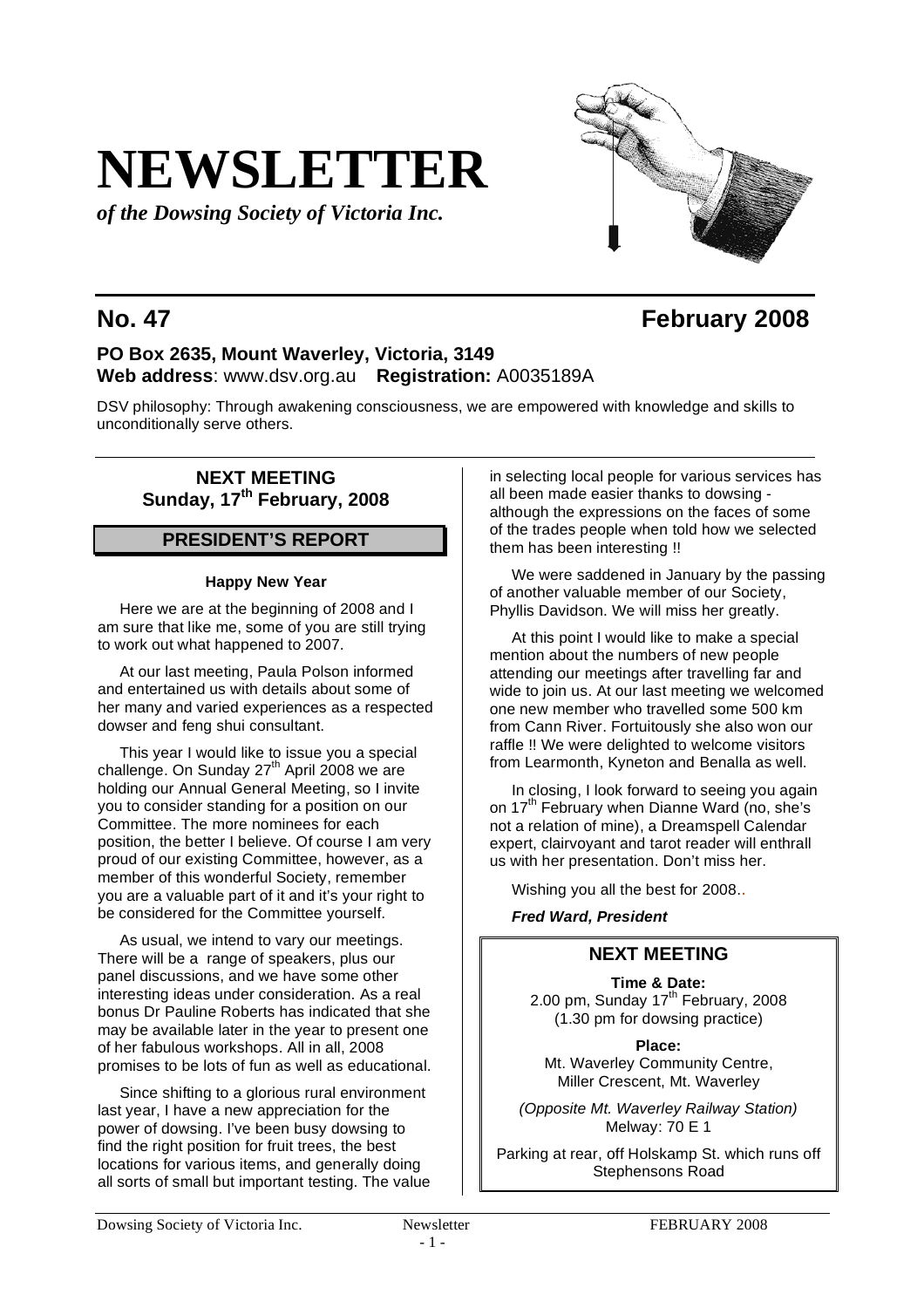## **OUR NEXT MEETING**

We are delighted to welcome a new speaker for our meeting on 17th February, 2008: **Dianne Ward**, who will present to us on the **Dreamspell Calendar**, which draws on aspects of both the Mayan and the Gregorian calendars.

As an introduction, Stuart Kingsford will provide a brief history of the Gregorian Calendar, the standard one used.

Dianne will discuss the Dreamspell (13 moon Natural Time) Calendar which she finds wonderful for 'synching' with the natural flow of the Universe – to live in peace and work with the cycle of time.

She will explain the equivalent of the "birthday" using this calendar, for a personal "Galactic Signature", which shows the areas the Soul must work on in this life. While the Dreamspell Calendar is not prophetic like astrology and so on, Dianne has kindly offered to forward your Galactic Signature if you provide your birth date at the meeting. Make it a date !!

## **OUR LAST MEETING**

At our last meeting **Paula Polson** presented on a wide range of aspects drawn from her experience as a dowser and feng shui expert.



Paula entertained us all with some real life stories of how she has dealt with "ghosties and ghoulies" as she fondly calls them. She also spoke about other professional experiences that had resulted in many satisfied property owners.

## **Vale Phyllis Davidson**

Phyllis Davidson, a Life Member of the DSV, was interested in natural medicine long before it became popular. She ran a healing group at the Theosophical Society for many years, caring with compassion. She will be sadly missed.

> *A Tribute to Phyllis Davidson (17.8.1916 – 20.1.2008)*

#### *By Mary Ward*

Phyllis was one of the founding members of the Dowsing Society. She was a beautiful soul, who until her health failed, was always sitting in the front row at every dowsing meeting.

Her lovely countenance glowed with love and interest

Phyllis was a very spiritual person who was 'ahead of her time' and had vast knowledge which she was always willing to share. She made the world a better place - she was generous, helped those in need, was true to herself and added her distinctive colour to the world.

Her family have expressed interest in any photographs or memorabilia linking Phyllis to dowsing as their own records of her dowsing interests are minimal.

## **NEWSLETTERS BY EMAIL**

Many members have commented on the speed of delivery – plus the advantage of having colour photographs - when their DSV newsletters are received by email.

Have you swapped to this time-saving (and tree-saving) way? To make the change, please send an email with your postal address (for our records), your name and email details to heather@ohnaturale.com

| Greative Sound, Music Therapy              |
|--------------------------------------------|
|                                            |
| <sub>and</sub> Pure <i>Sound Esse</i> nces |
|                                            |

**With Mary Ward** 

5 Wattlebird Way Healesville Victoria 3777 Phone: (03) 5962 6973

Email: maryjward@bigpond.com

## **Responsible Dowsing is Endorsed by Religious Leaders**

As a professional dowser I have met people who are afraid of becoming involved with dowsing because they don't want to be in conflict with their Christian or other religious belief systems. I am convinced that responsible dowsing practices fit comfortably within all religious traditions, and in this article have brought together quotes from a variety of sources to support this view. As Matthew 7:7 says, "Ask and it shall be given you; seek, and you will find; knock and it shall be opened unto you:"1

In some ways, individuals who fear that dowsers are controlled by evil entities are like people who fear fire because it can cause destruction. Just as controlled fire is a beneficial tool in the proper hands, so dowsing can be a benefit to humanity when done correctly. It is of utmost importance that dowsers be properly trained, and that is why organizations such as the Canadian Society of Dowsers *(and the DSV)* are important: they offer a forum for responsible practices to be developed and taught.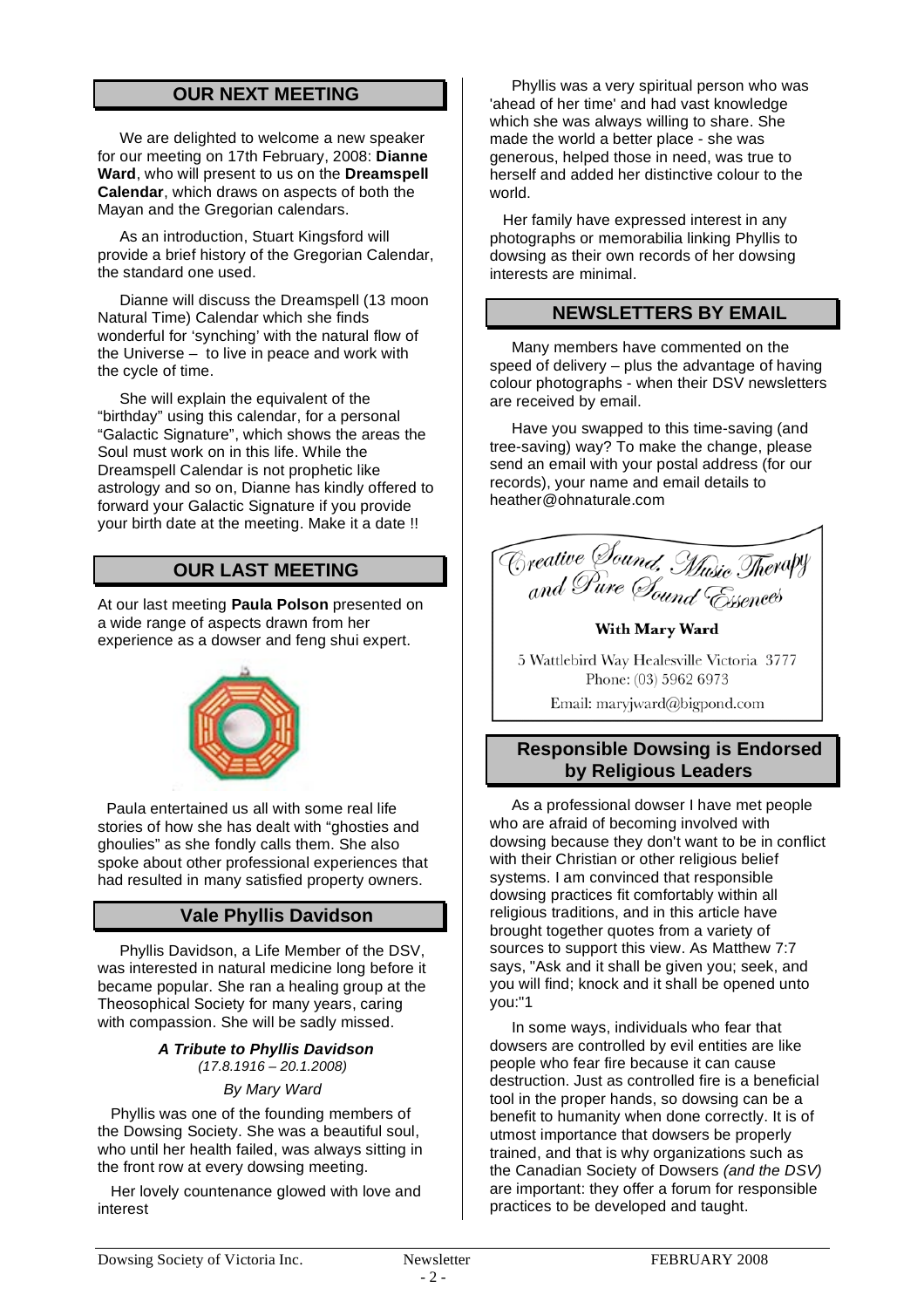

*Religious Leaders Support Dowsing*

From the 17th century on, many priests wrote about the use of dowsing for healing and helping purposes. These include: Jesuit Father Kircher, Jacques Le Royer and Abbé de Vallemont. Abbé Alexis Mermet, a country priest, wrote the Principles and Practice of Radiesthesia in 1935. In Quebec in the 1960's, a catholic bishop, Edouard Jetté, was a well-known dowser and wrote a book titled *Au Seuil du Subconscient.*

The Vatican endorsed dowsing in a letter written in May 1935 by Mgr Eugene Tisserand, Prefect of the Vatican Library, to Monsieur Delattre, Secretary General of the Society 'Amis de la Radiesthesie'. [In 1929, priest Alexis Bouly gave the name of "Radiesthesia" to describe dowsing phenomena, from the Latin "radius" (rays) and the Greek "aisthêsis" (feeling).] He wrote: *"I was required to attend an audience of the Sovereign Pontiff for the purpose of explaining to Him personally the nature of the researches to which the members of your Association are dedicated, and to tell His Holiness of your wish to have for the officers of your Association, and for its activities, the Apostolic Blessing. The Holy Father was touched by the sentiments expressed in your letter, and has charged me to communicate to you His Paternal Blessing."*2

The Vatican also used dowsing when the engineer Czepl, a leading Austrian dowser, was invited to assist, as a dowser, in planning a restoration of the Cathedral of St. Peter. 3



 *Interior, St. Peter's of Rome*

Many other religious leaders have used dowsing to benefit humanity. "I have met doctors, pastors, missionaries, and even evangelists who use the rod or pendulum and believe they have received this gift from God." Dr. Kurt Koch.4

#### *What the Bible Says About Dowsing*

The word "dowsing' does not appear in the Bible, which is not surprising since it is a modern word. Sometimes dowsing is referred to as *divining* because of the belief that the answers obtained are of divine origin. What the Bible talks about extensively, is the use of the "rod of God" to find water, feed people and measure things.



In Exodus 3, When Moses communicates directly with God for the first time through the burning bush, Moses is afraid his people won't believe that God has asked him to lead them out of Egypt. God says to him in Exodus 4:17 "And thou shalt take this rod in thy hand, wherewith thou shalt do signs." Reassured that God would show himself through the tool he had been given, "…Moses took the rod of God in his hand." (Exodus 4:20)

Energy healing

Relief from anxiety, allergies, cravings, fear, pain, trauma. EFT (Emotional Freedom Techniques) TAT (Tapas Acupressure Technique) ♥ Reiki Sekh'm

Prepared with Australian Bush Flower Essences. Oh! Naturale Australian Skin and Hair Care

**Contact Heather Wilks** Email: heather@ohnaturale.com www.ohnaturale.com Tel: 1300 55 22 59

Dowsing, or something like it, is described in Exodus 15: 24-25. "And the people murmured against Moses, saying, What shall we drink? And he cried unto the Lord; and the Lord shewed him a tree, which when he had cast into the waters, the waters were made sweet." Exodus 17:5-6 goes on to describe how Moses found water when his followers were thirsty: "And the Lord said unto Moses, Go on before the people, and take with thee the elders of Israel; and thy rod, wherewith thou smotest the river, take in thine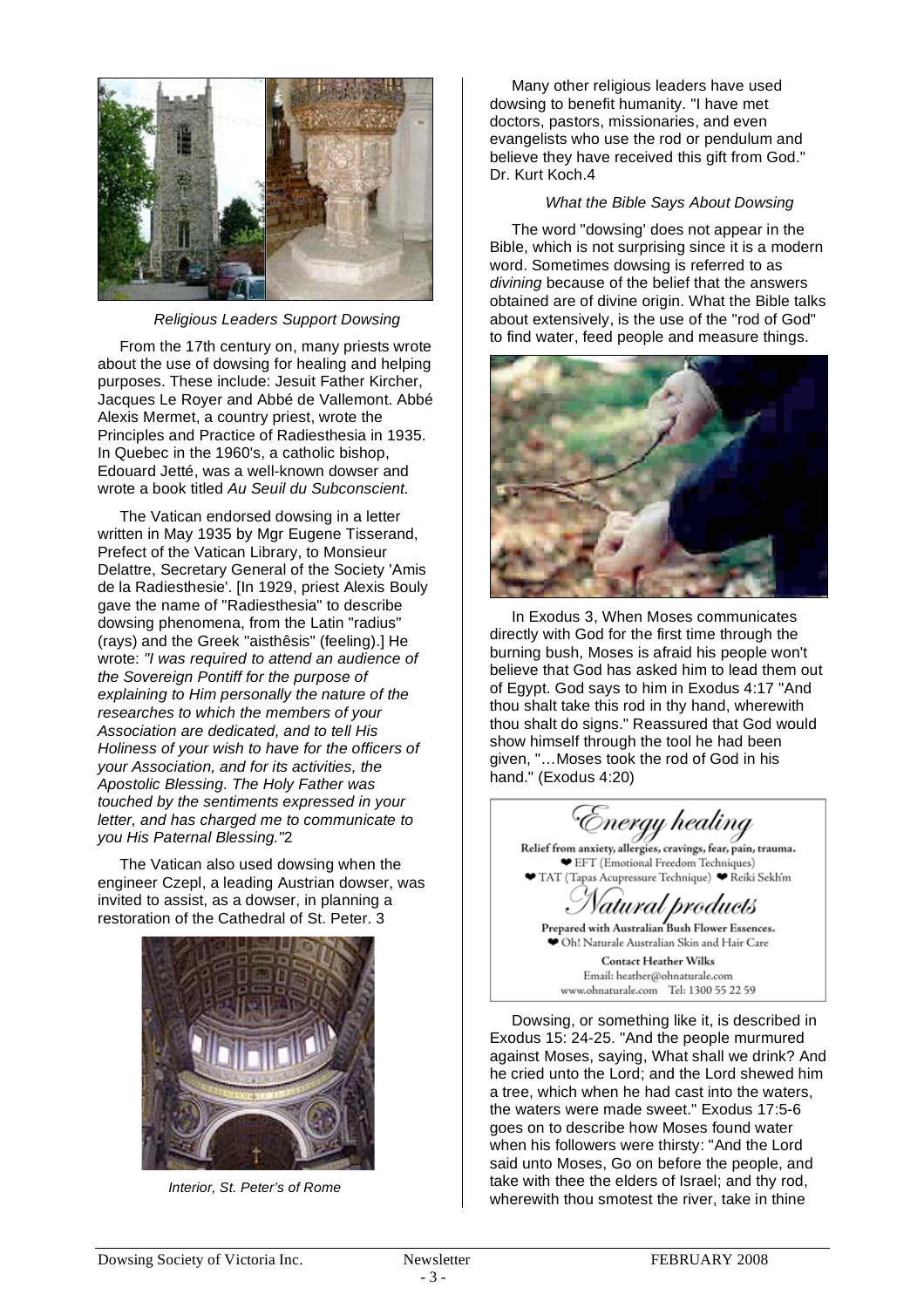hand and go. Behold, I will stand before thee there upon the rock in Horeb; and thou shalt smite the rock, and there shall come water out of it, that the people may drink. And Moses did so in the sight of the elders of Israel."

In Numbers 17 God sets up an event to show through the blossoming of Aaron's rod, that he has been chosen as the principle priest. "And the Lord spake unto Moses, saying, Speak unto the children of Israel and take of every one of them a rod, according to the house of their father's … And it shall come to pass that the man's rod, whom I shall choose, shall blossom …" This passage underscores the use of the rod by the priesthood as a means of divine communication.



Following are other passages from the Bible that refer to the rod as an instrument of God:

Psalm 23:4 "Yea though I walk through the valley of the shadow of death, I will fear no evil: for thou art with me; thy rod and thy staff they comfort me."

Ezekiel 20:37 "And I will cause you to pass under the rod and I will bring you under the bond of the covenant"

Jeremiah 1:11-12 "Moreover the word of the Lord came unto me saying, Jeremiah, what seest thou? And I said I see a rod of an almond tree. Then said the Lord unto me, Thou hast well seen: for I will hasten over my word to perform it."

Micah 7:14 "Feed thy people with thy rod."

Hebrews 9:4 "… the arc of the covenant … wherein was … Aaron's rod that budded and the tables of the covenant."

Revelations 11:1 "And there was given me a reed like unto a rod: and the angel stood, saying, Rise, and measure the temple of God, and the altar, and them that worship therein."

The Bible also includes passages that have been subject to controversial interpretations.

In Deuteronomy 18, Moses tells his people to follow the teachings of the priests (the Levites), and cautions them not to follow practices that are not inspired by God. "When thou art come into the land which the Lord thy God giveth thee,

thou shalt not learn to do after the abominations of those nations. There shall not be found among you any that … useth divination, or an observer of times, or an enchanter, or a witch, Or a charmer, or a consulter with familiar spirits, or a wizard, or a necromancer. For all that do these things are an abomination unto the Lord." Moses goes on to reassure his people that God has told him that he "will raise them up a Prophet from among their brethren, like unto thee, and will put my words in his mouth; and he shall speak unto him all that I shall command him."

Deuteronomy 18 is a difficult chapter for people not sure whether or not dowsing is sanctioned in the Scriptures. I believe this chapter's message is that dowsing should only be used responsibly in communication with the best and highest good, and should not be used for personal gain or evil purposes. This chapter also tells us that ordinary people can speak God's word. As Rudolph Steiner said in 1911: "As people become clairvoyant, they must also become able to distinguish between the particular types of supersensible being and occurrences they perceive." 5

Hosea 4:12 "My people ask counsel at their stocks, and their staff declareth unto them for the spirit of whoredoms hath caused them to err, and they have gone a whoring from under their God". This verse underscores the necessity of working under God's direction and not for personal gain.



#### *What Leading Dowsers Say About Responsible Practices*

Responsible dowsers always seek to work with and for the best and highest good as appropriate in a way consistent with, but not limited to, Christian philosophies. Following are a series of quotes that support this view. "Never use the pendulum for speculation, to gain power over others, for prediction and what not. It is a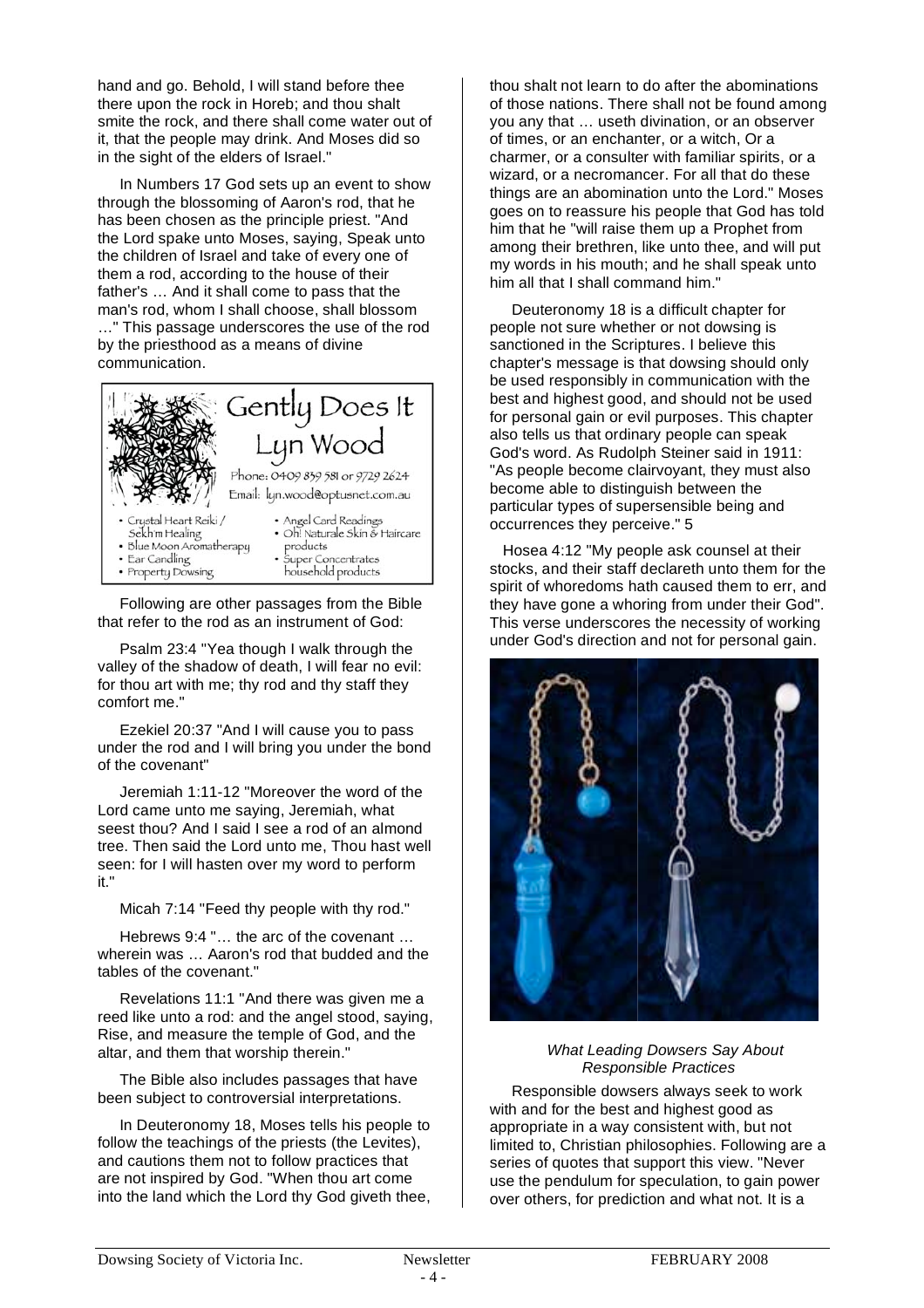device of measurement and one that uses it correctly is under the covenant of the Most High as the Bible said." Rev. Hanna Kroeger. 6



"All good things can however be abused and thus also the work with rod and pendulum. Therefore the Church warns people not to use these instruments for occult experiments. We draw attention to the fact that work with a rod and pendulum can be dangerous if arrogance, curiosity, evil thoughts or greed are the sole motive. If however a Christian wants to do God's will and protects himself with prayers when doing radiaesthesic works and uses his or her instruments only in a helping way, based on love, when examining houses and finding water, then this work is blessed by the Church (Decree of 26 March 1942)." Dr. Karl Berg, Archbishop of Salzburg. 7

"As a Christian my gifts are a part of my offering when I yield myself to my Savior [sic]. Love is the way in which gifts are to be used...." Rev. Norman Evans. 8



"The dowsing rod and pendulum are physical objects, and thus neutral, which means they are beyond good and evil, as would be a knife, or fire or water. It is true however, that the misuses of those instruments could become dangerous. But in the hands of people with integrity, who use the pendulum and the dowsing rod only in

the service of their fellow men, the effects are most beneficial." Kathe Bachler. 9

"Ask permission first. The permission is asking to access God's wisdom. If permission is not granted, we can receive no answers. I consider my pendulum to be a sacred tool, a way I have of understanding what God wants me to do, a way I have of being able to observe what is appropriate to request, and a way I have of being able to see healing energy being delivered to the person for whom it was requested. And I request answers that are for the highest good, not just what I might want or think is best. For me, dowsing is a way of accessing my intuitive wisdom, my God-connection. Some people need glasses to see, or hearing aids to hear. My pendulum helps me connect with my intuition. It is not the only way, but if it works for me, then I am happy to use it." Joan DeNew, Past President, Canadian Society of Dowsers. 10

"Some folks say that it [dowsing] is the work of the devil …", [but when you are dowsing]"You are in tune with the Infinite, and your journey on the path of life will be richer and fuller as you grow in the Light of Truth." Virginia Baker, ASD Trustee Emeritus. 11



 *Susan Collins*

"The work with the dowsing rod and pendulum opens new vistas into God's beautiful world and into the wonders of creation" Father Kunibert Reisinger, South African Missionary. 12

The American Society of Dowser's Prayer reads: "Lord, guide my hands, enhance my sensitivity, and bless my purpose that I may be an instrument of Your power and glory in locating what is searched for." The Dowser's Prayer. 13

"It is important to have 'Good Intent' whatever one is doing - including Dowsing - and to check that those who send answers are 'In the Light'." John Living, Executive Secretary, The Holistic Intuition Society. 14

#### *Conclusion*

Dowsing, when done appropriately for and with the Best and Highest Good is a tool that can be used to benefit humanity.

Most of the material comes from the Jewish/Christian tradition, simply because I have not found other sources. Thank you to the many individuals who suggested source materials: Eva Angyal; Jean-Paul Choquette, past president of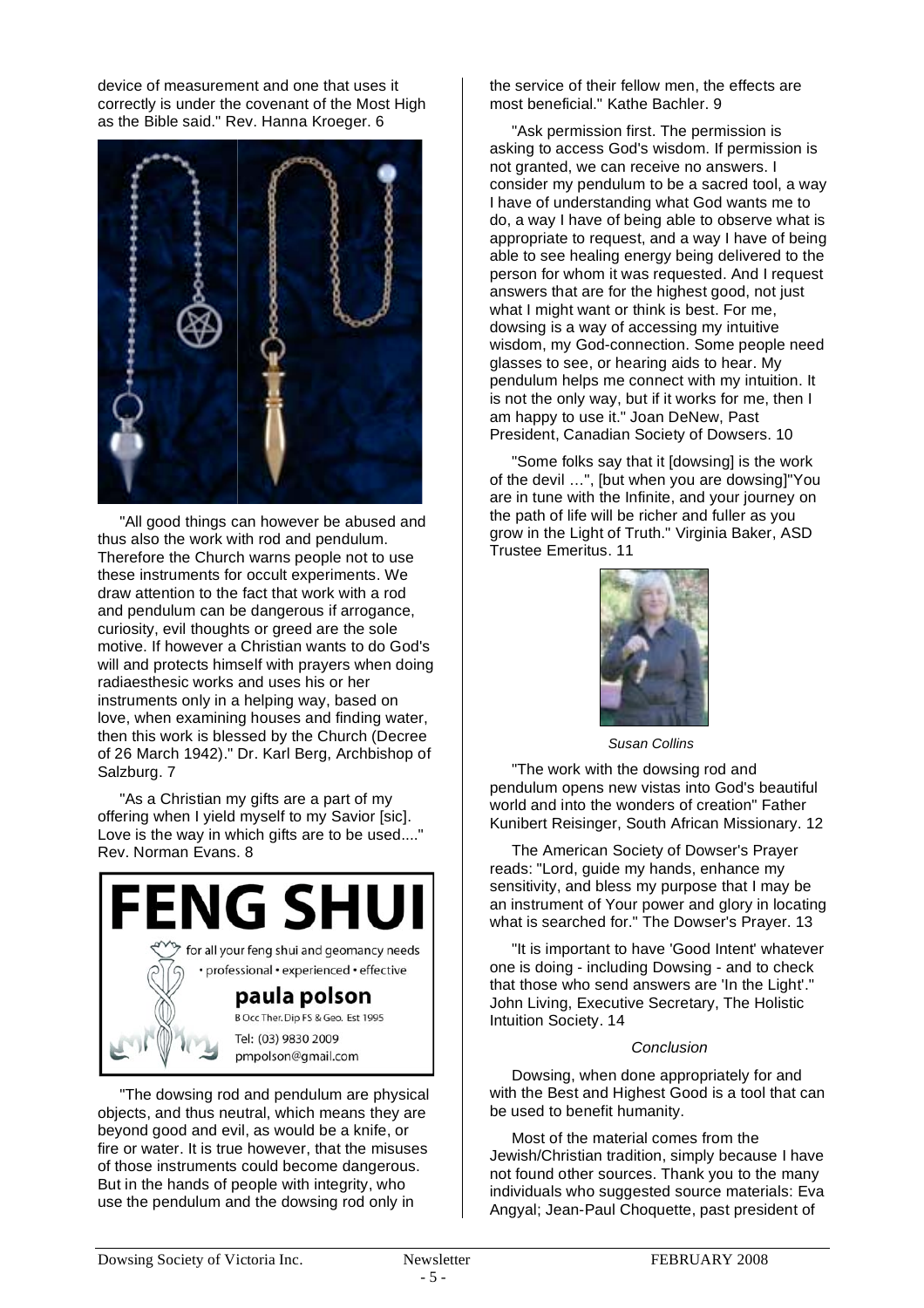the Canadian Society of Dowsers affiliate in Montreal; Joan DeNew, President of the CSD; Mike Doney; John Living, Executive Secretary, The Holistic Intuition Society; John McFarlane; Mladen Mildragovic; Barbara Prisbe; Albert Schatz; and Bernie Urben, past president of the CSD.

#### *Bibliography*

1 All biblical quotes are from the Holy Bible, Authorized (King James) Version.

2 Abbe Mermet, Principles and Practices of Radiesthesia, Robinson & Watkins Ltd., London, 1975, 6.

3 Kathe Bachler, EARTH RADIATION - The Startling Discoveries of a Dowser, Wordmaster Ltd., 1989, Paper, Austrian Congress of Dowsers, 1975, Puchberg.

4 Dr. Kurt Koch, Occult ABC (Grand Rapids, MI: Kregel, 1980), 185-86.

5 Rudolph Steiner, The Spiritual Guidance of the Individual and Humanity, Anthroposophic Press, 1992, 47.

6 Hanna Kroeger, The Pendulum, the Bible and your Survival, New Age Foods, Boulder, 13.

7 Bachler, xiv.

8 Rev. Norman Evans, Dowsing: Its Biblical Background, The American Dowser, May 1979, 78.

9 Bachler, 51.

10 Joan DeNew, President Canadian Society of Dowsers, personal letter, May 14, 2002

11 Virginia Baker, ASD Trustee Emeritus, To Dowse Is Divine, ASD's Digest.

#### 12 Bachler, 52.

13 The Dowser's Prayer, as given in The American Dowser, November 1977, 169.

14 John Living, Executive Secretary, The Holistic Intuition Society, personal letter.

*Susan Collins - Intuitive Consultant, Dowsing TeacherPast President, The Canadian Society of Dowsers*



## **DVD RECOMMENDATION**

*By Carolyn Koludrovic, DSV Training Officer*

#### **Healthy Mind and Body – Raymon Grace**

I loved this DVD !! In Healthy Mind and Healthy Body, Raymon Grace presents an extensive range of material in a comprehensive and yet understandable format. Many aspects of healing are addressed with the key concept that a healthy body is supported by a healthy mind.

Raymon discusses fragmented souls and talks of conditions that may cause this. He discusses his methods of soul retrievals using dowsing as a key element.

Issues of a person's belief system are addressed, with reference to people attracting into their lives, that which supports their belief system. Raymon believes that belief systems can be influenced by factors we were exposed to whilst in the mother's womb. Raymon demonstrates his dowsing methods to assist people to remove negative beliefs and replace with the most appropriate energy to transform and improve our emotional and health baselines from an energetic perspective.

Further dowsing methods are demonstrated with reference to health. Raymon discusses the detrimental effects that some people can have on your own energy.



 *Raymon Grace*

In summary, Raymon Grace believes that dowsing can change energy in the present, past and future. His presentation of a Healthy Mind and Body will be enjoyed by other dowsers.

#### **Quote from Albert Einstein**

"I know very well that many scientists consider dowsing as they do astrology, as a type of ancient superstition. According to my conviction this is, however, unjustified.

"The dowsing rod is a simple instrument which shows the reaction of the human nervous system to certain factors which are unknown to us at this time."

## **FENG SHUI TIPS**

#### **Feng Shui in the bedroom**

The position of the bed is crucial to your wellbeing, and the security, development and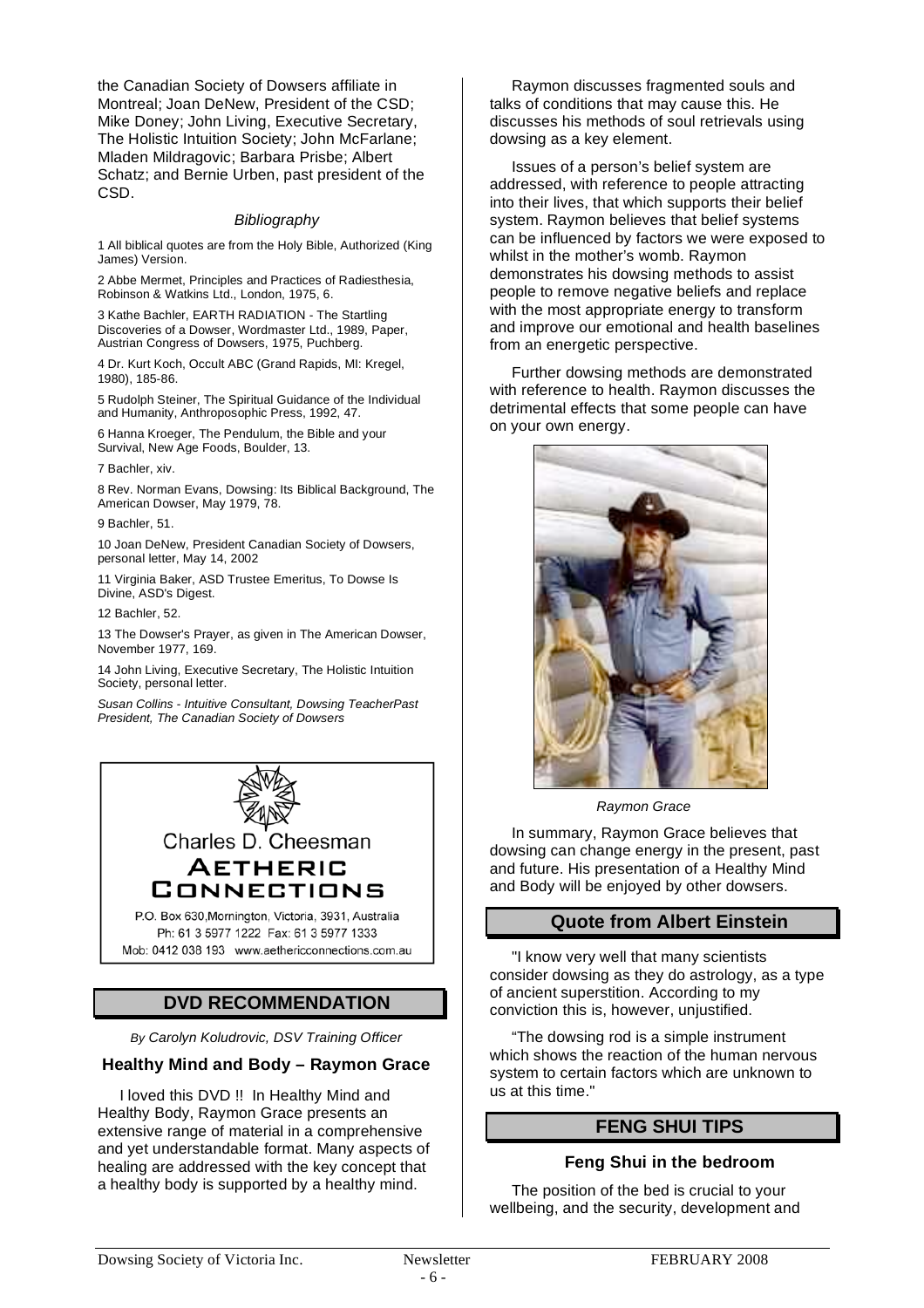health of children. Place it in the part of the room that is diagonally opposite the main bedroom door, always against a solid wall, and not opposite a mirror. Having a headboard and no heavy overhead glassed picture helps to create a feeling of safety and thus promotes a deeper and more refreshing sleep. Keep electrical items and cords near the bed to a bare minimum (clock radios at least 1 metre away) and ensure the metre box is not behind the bed. Remove your TV from the bedroom for a less confused energy field and a more peaceful sleep.

*By Paula Polson - last meeting's guest speaker (03) 9830 2009*

## **DOWSING IN MODERN TIMES**

In modern times dowsing has been and is still used in many areas of life. It is used for: Finding underground water supplies, finding undergound oil and minerals, health and healing, archaelogical searches, detecting Earth energies, site surveys for buildings, tracing lost objects and people, Geopathic stress, agriculture and soil testing, fault finding and far more.





Professor Hans Dieter Betz (professor of physics, Munich university) headed a team of scientists that investigated the ability of dowsers to find underground drinkable supplies, taking them to 10 different countries and, on the advice of dowers, sank some 2,000 wells with a very high success rate. In Sri Lanka, where the geological conditions are said to be difficult, some 691 wells were drilled for, based on the advice of dowsers, with a 96% success rate. Geohydrologists given the same task took two months to evaluate a site where a dowser would complete his survey in minutes. The geohydrologists had a 21% success rate, as a result of which the German government have sponsored 100 dowers to work in the arid zones of Southern India to find drinkable water.

**In Russia they teach dowsing as a science. Many of the top dowsers are doctors, engineers and scientists. Professor Alexander P. Dubrov, Pro. Of Biophysics, Doctor of Geophysics (author of** 

#### **"Geomagnetic Fields and Life") being one of them.**

Dowsing is an ancient art successfully used to locate water for centuries. Professional dowsers may have a 99% hit rate in locating water - many operate their own drilling rigs on a no find no fee basis. The average cost to drill is £3000 a time.

Dowsing has been used in Texas USA to locate oil wells. Dowsers are called Doodlebuggers. One of the most sucessful dowsers is Paul Clement Brown. From his contacts with leading oil and gas operators over a quarter of a century, Brown learned that many important oil fields were discovered, not by geological-trained technicians, but by gifted dowsers like himself.

US Marines used dowsing to accurately locate Viet Cong tunnels and booby traps.

*Source: http://www.healthyandwise.co.uk/dowsing.htm*



## **ADVERTISING SPACE AVAILABLE**

Bookings are now being arranged for the 2008/09 issues of the DSV Newsletter.

Six business-card sized advertisements for issues in June, August, October and November 2008 plus February and April 2009 will cost just \$60. That's terrific value of course - just \$10.00 per issue to promote yourself and also help the Society.

So don't miss out. Simply book now by email to Heather Wilks at heather@ohnaturale.com or call her on (03) 9572 2970.

Acceptance at the discretion of the DSV Committee.